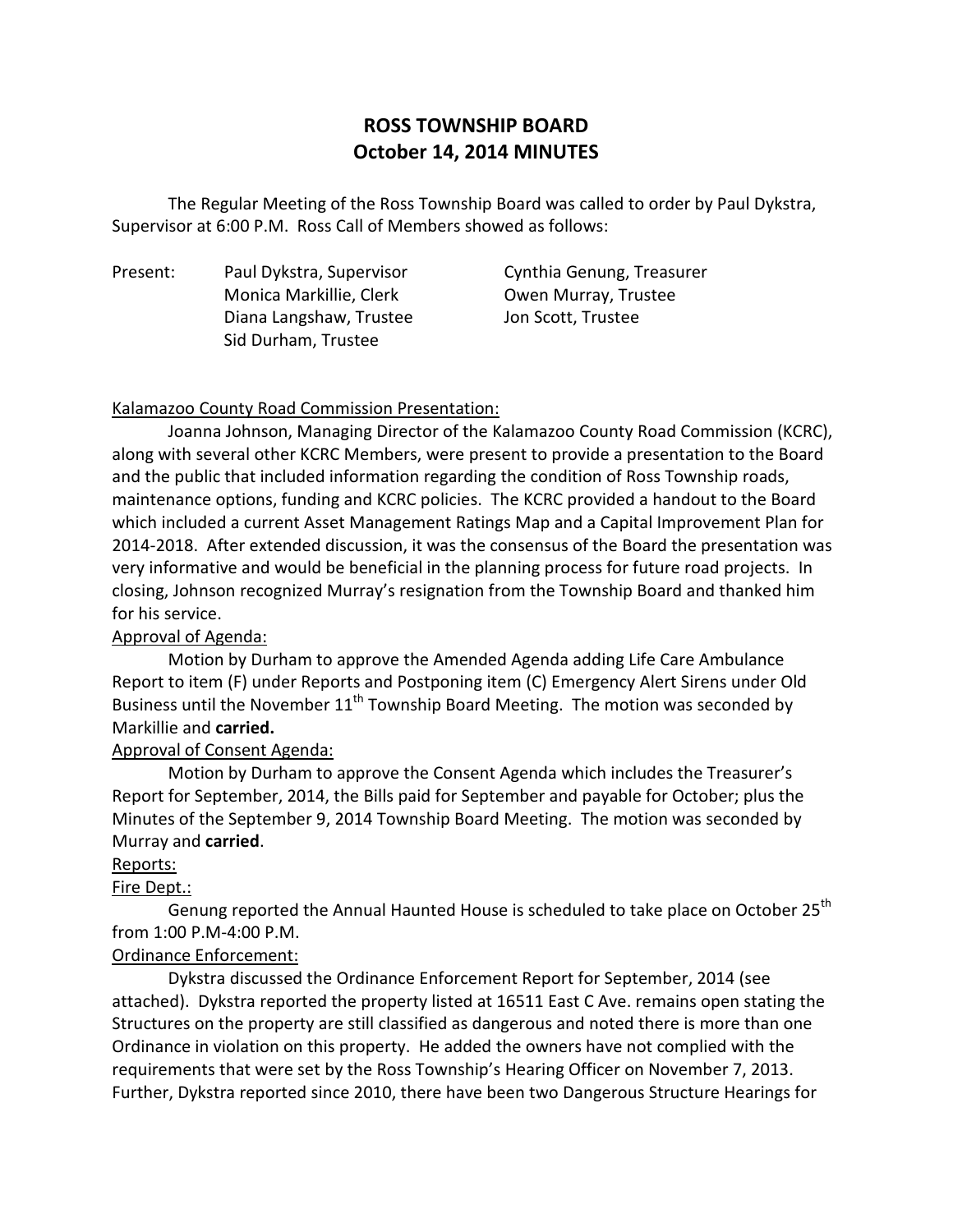the Violations relating to this property where new deadlines have been given for compliance. Dykstra reported the new deadlines have not been met. After extended discussion it was the consensus of the Board to proceed with measures relating to demolition for the removal of the dangerous structures on the subject property.

 Motion by Murray to consult with legal counsel to proceed with appropriate action relating to the demolition and removal of the Dangerous structure located at 16511 East C Ave. The motion was seconded by Durham and **carried.** 

 Dykstra discussed the Ordinance Violations listed at the property of 2182 Wendell and reported the owners have not complied with the order to remove the blight and unlicensed trailers and snowmobiles on the property.

 Motion by Murray to issue a MCI Citation to the Wendell/Vanwerden Property Owners for non-compliance of the Ordinance Violation to remove the blight and unlicensed trailers and snowmobiles on the subject property. The motion was seconded by Durham and **carried.** 

 Dykstra discussed the status of the Ordinance violation located on the property of 858 E. Gull Lake Drive which involves tall grass. Dykstra reported a letter was sent to the property owner to correct the violation and the follow up inspection revealed that there was no change.

 Motion by Langshaw to issue a MCI Citation to the property owners of 858 E. Gull Lake Drive for non-compliance of the Ordinance Violation regarding tall grass. The motion was seconded by Durham and **carried.** 

#### Police Report:

 Dykstra reviewed the Police Report on calls in the Township for September, 2014 (see attached).

#### Planning Commission:

 topic of farm stands, farm markets and the issue regarding the rezoning of property at the GLVGC, Inc. were discussed at the September, 2014 Planning Commission Meeting. Supervisor Report: Scott provided an update on current Planning Commission business. He reported the

 Dykstra provided a report to the Board that included information regarding existing agenda items discussed previously which include new Township Legal Counsel, the proposed Township Fire House and Office; plus, Emergency Alert Sirens (see attached). Ron Slagell, Life Care CEO:

 September 2014. Slagell reported Life Care currently has 260 families with Life Care memberships in the Gull Lake service area, compared to 272 families last year at this time. Slagell stated they continue to research practices to increase their membership and noted word of mouth continues to be the most successful method. Genung discussed the option of advertising the Life Care Membership on the Township Website. Ron Slagell, CEO of Life Care, was present to review the quarterly report for July-

**Public Comment:** No Public Comment

### Old Business:

#### Township Attorney:

 Legal Counsel. Dykstra reported he has contacted the Law Firm of Bauckham, Sparks & The Board discussed the process for proceeding with the consideration of new Township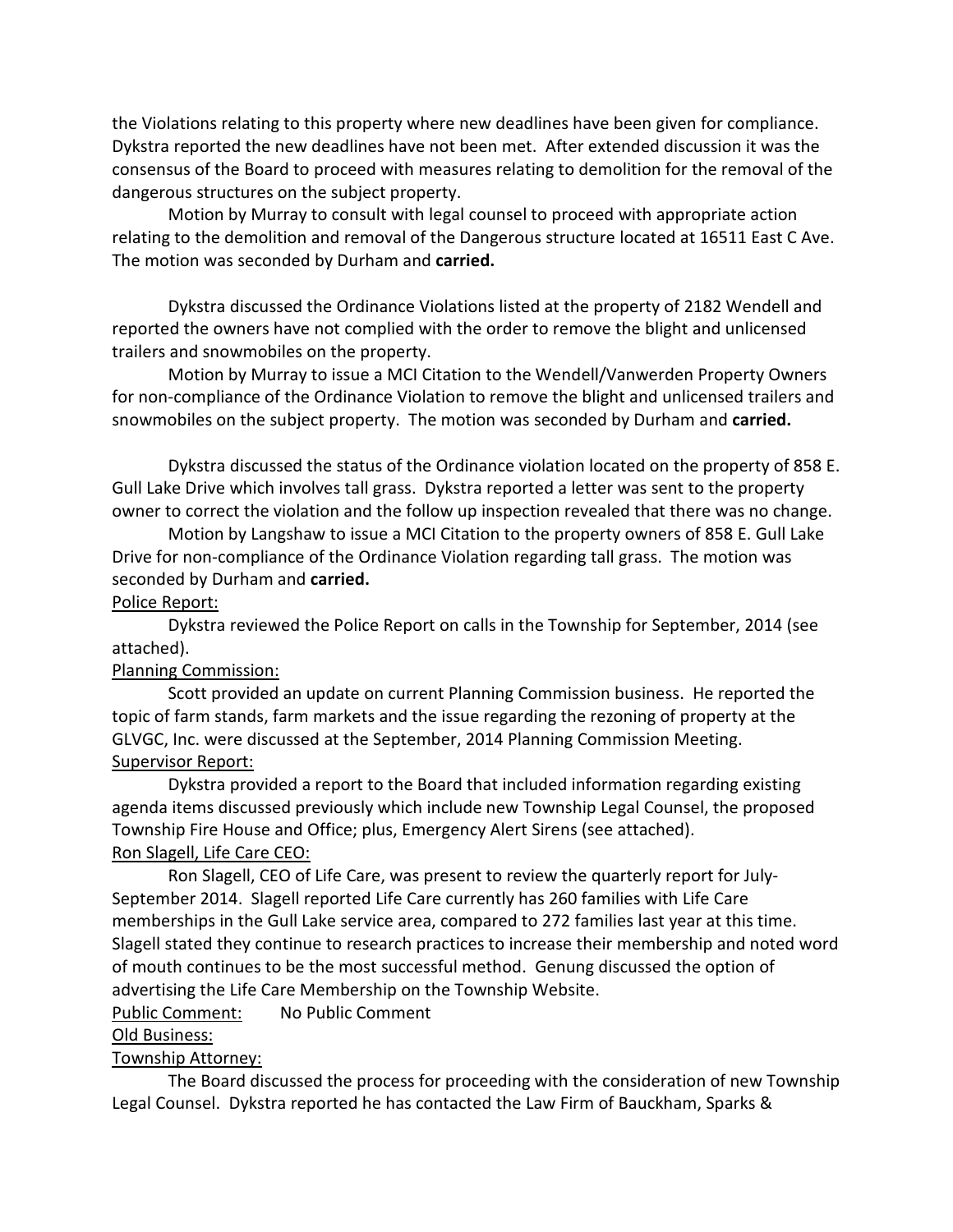Lohrstorfer and the Law Firm of Lewis Reed & Allen, to request information regarding the legal services the two firms provide. Dykstra reported the majority of Jurisdictions within the County of Kalamazoo use Baukham, Sparks and Lohrstorfer. He added the Larger Jurisdictions including Oshtemo Township and the City of Kalamazoo have their own Legal Counsel. Dykstra stated he is also aware of a few Townships who use Lewis Reed & Allen for Legal counsel.

 Murray suggested having Dykstra request a sample of Client Memorandums the two firms use for consideration of the example of the type of work product the two firms provide. It was the consensus of the Board to schedule a special Board Meeting to conduct interviews with the two legal firms noted above. Dykstra stated he will consult with the two Law firms to schedule a Special Board Meeting for the interview process relating to new Township Legal Counsel.

 Motion by Murray to terminate legal services received by Attorney Craig Rolfe effective December 31, 2014 and proceed with the interview process for consideration of new Township Legal Counsel. The motion was seconded by Scott and **carried.**  Island Cove-Bridge:

 Christina Hutchings and Jim Pejka, Members of the Island Cove Acres Association (ICA), and several ICA Neighborhood residents were present to discuss the request for a Hybrid Special Assessment District for the ICA Private Road Bridge replacement project. Dykstra stated the Hybrid Special Assessment District would include a SAD that would authorize the Township to loan \$25,000 or 25% of the cost of the proposed \$100,000 bridge project. Dykstra added the Township would opt for whichever amount is the lowest. Dykstra reported the petitions submitted by the ICA have been submitted and stated the petitions include 100% support from the residents who live on the island and 72% support from the Residents who live on Island Drive. The Board discussed the concern of creating precedence in the Township if the hybrid option is approved. Murray stated a hybrid SAD for the replacement of the (Bridge) is a unique option in that there is a significant difference between a bridge and a road assessment. Scott pointed out that this issue poses a safety concern for the health and wellbeing of Township residents which justifies the hybrid SAD option. Genung stated she is in favor of creating a standard SAD for the proposed ICA Bridge project where the funds would be collected prior to the replacement of the Bridge. Hutchings expressed concern regarding the standard option noting it would take approximately three years to collect sufficient funds to pay for the bridge and further stated the cost of building materials will increase significantly over the next three years. She pointed out that there is a safety concern and a hybrid SAD would resolve the safety issue and she added a hybrid SAD would assure that all of the Residents who live within the Plat of ICA would be required to pay. Pejka expressed concern regarding a standard SAD and waiting three years for the funds to be collected as the Bridge no longer has the load bearing capacity to allow oversized vehicles to travel across including emergency vehicles, postal trucks, etc. Pejka stated he received a report from Fire Chief Bogema stating that the Fire Dept. would not be able to provide fire rescue services to the residents who live on the Island.

 Island. Motion by Murray to approve the Hybrid SAD and accept the petitions submitted by the Island Cove Acres Association with the understanding the following terms and conditions established by the Township Board must met prior to proceeding with final approval: